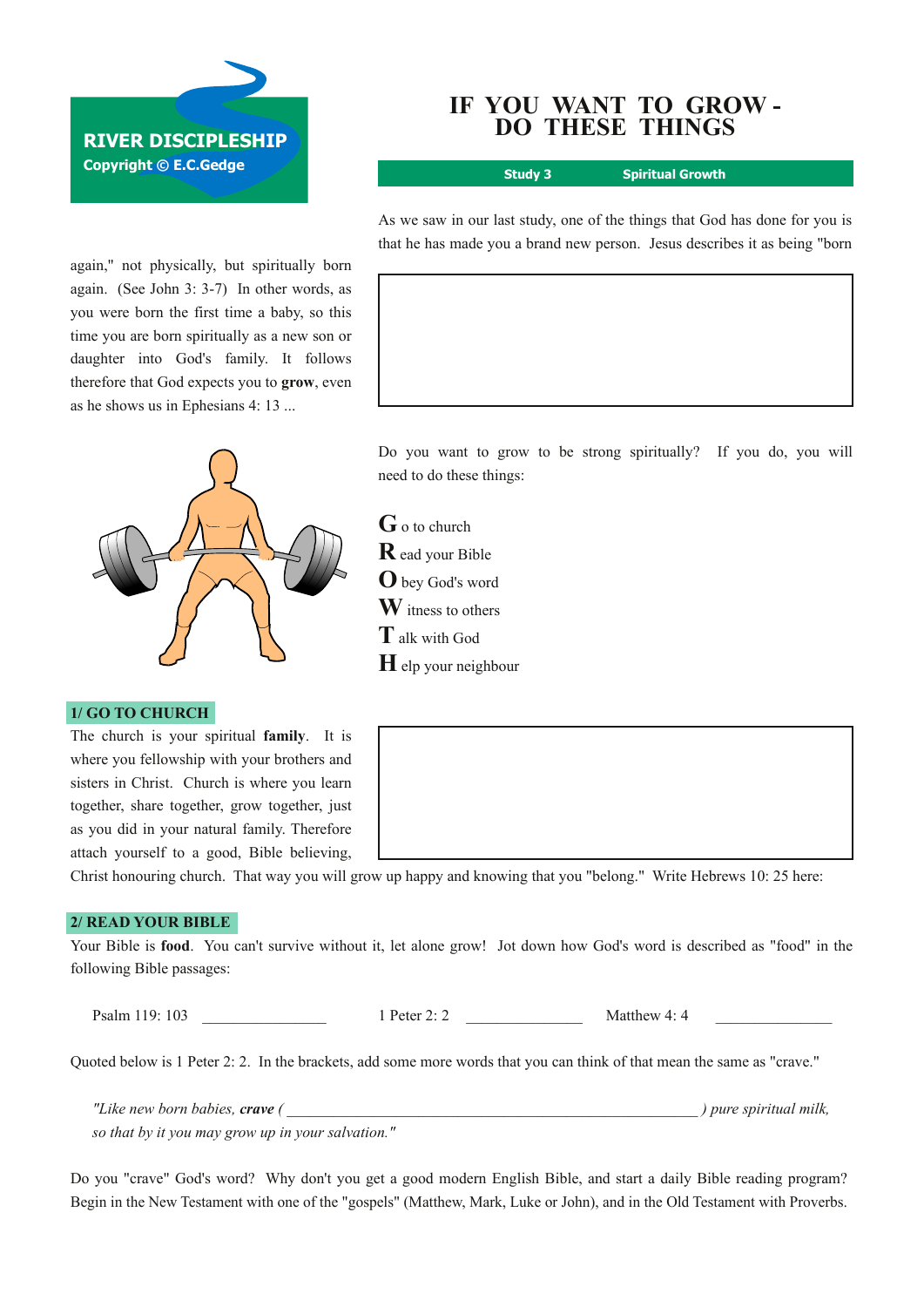| Now quote how these two great men felt<br>about God's word. |                                                                                                                                       |
|-------------------------------------------------------------|---------------------------------------------------------------------------------------------------------------------------------------|
| <b>JOB</b> (Job 23: 12)                                     |                                                                                                                                       |
|                                                             |                                                                                                                                       |
| <b>JEREMIAH</b> (Jeremiah 15: 16)                           |                                                                                                                                       |
|                                                             | <b>MEMORY VERSE</b><br>"Man does not live on bread alone, but on every word<br>that comes from the mouth of God."<br>(Matthew $4:4$ ) |

### **3/ OBEY GOD'S WORD**

It's one thing to read God's word. It's another thing to **do** what it says. (See James 1: 25) Nevertheless God expects his children to obey! Also, he has the right as our Father to discipline us if necessary. (Read Hebrews 12: 5-11) However, a good training is worth everything. Study Joshua 1: 8 and list two things which result from obedience to God's word.

1. \_\_\_\_\_\_\_\_\_\_\_\_\_\_\_\_\_\_\_\_\_\_\_

2. \_\_\_\_\_\_\_\_\_\_\_\_\_\_\_\_\_\_\_\_\_\_\_

# **4/ WITNESS TO OTHERS**

From the moment that you were born again it is important that you share your Christian experience with others. "You are my witnesses ..." God says in Isaiah 43: 10.

You see, God's mission is to bring the good news to this world, but he intends to do it **through you!** Fill in the missing words from Mark 5: 19.

| "Go home to your own people and                 |  |
|-------------------------------------------------|--|
| for you, and how he has had mercy on you."      |  |
|                                                 |  |
| What does Jesus tell us to do in Mark 16:15?    |  |
|                                                 |  |
| What are we called in Matthew 5: 14?            |  |
|                                                 |  |
| Why are we to let our light shine? (Mat. 5: 16) |  |
|                                                 |  |